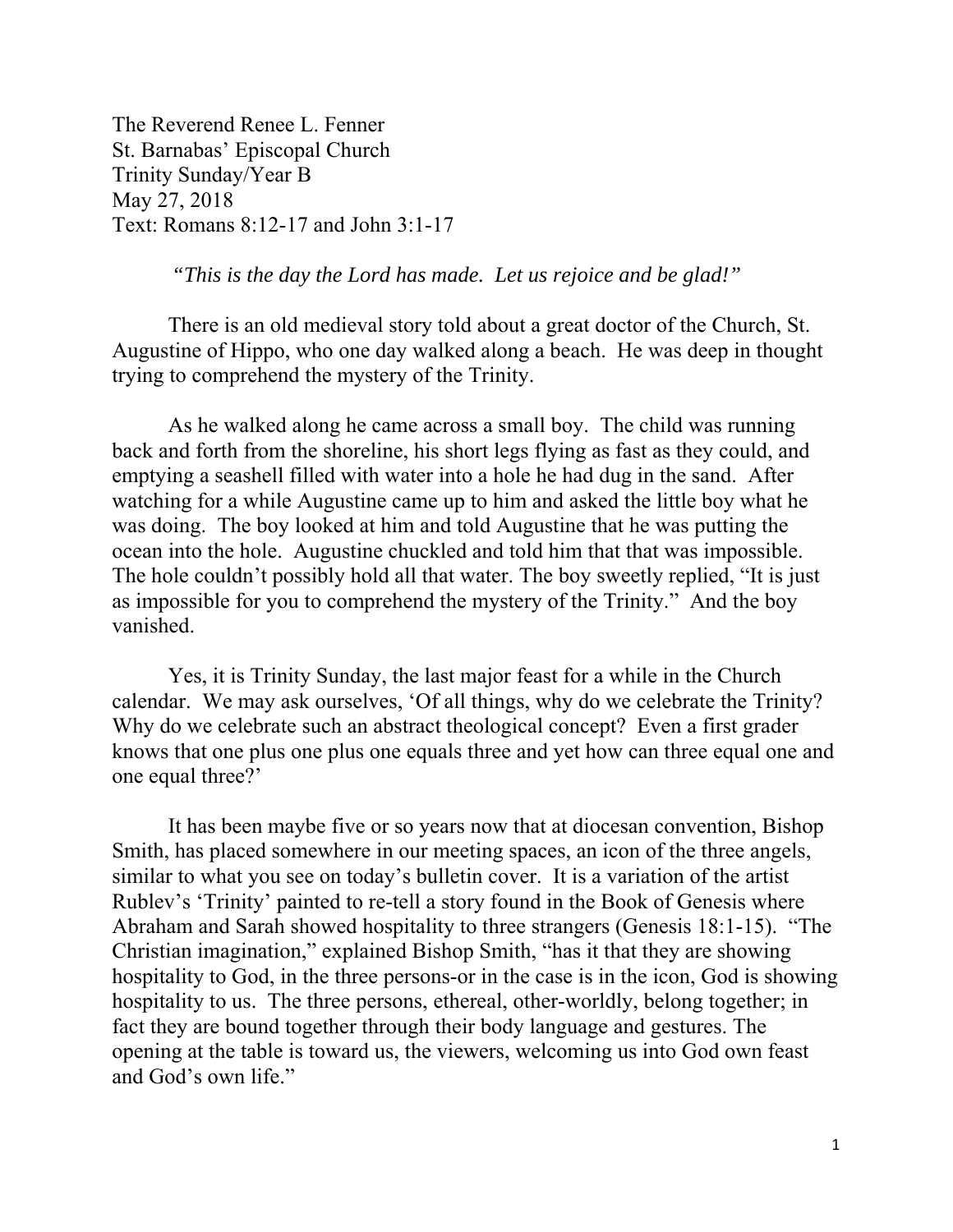Being a lover of art books since I was child, I had seen Rublev's rendition and others like it many times over but never really made the connection. But in considering this portrait, I began to see understand something that goes beyond the usual images of the Trinity with God the Father wearing a long flowing white beard, the Son still bearing the nail prints of his crucifixion, and the Holy Spirit as a dove hovering over both. In this icon we see not only an invitation but a deep and profound statement of love and relationship. God's very being is a relationship of three persons who deeply love each other and invites us to join in this relationship. And this is what we celebrate on the Feast of the Holy Trinitythe love and the relationship which are the essence of God.

 Who is God? God is love and God is relationship. And God's love and God's relationship has been since before the beginning of time. God's love and relationship has always been since God separated the heavens from the earth and flung stars into the night sky and breathed holy breath into humankind. We know of God's love and relationship in rainbows and new beginnings, in the parting of seas and in lands flowing with milk and honey, in promises spoken through prophets and in the fulfillment of those promises, in the birth of a child in the stable, in healings and teachings and feedings, in the ultimate act of love, and in an empty tomb. We see God's love and relationship through the persistence of those early witnesses, martyrs, and missionaries, in the forming of communities and the Church. We know of God's love and relationship and we talk about this love and relationship because that is what Jesus spoke of continually as he walked bodily upon this earth. Jesus never tired of speaking of love and relationships. Over the last several weeks we have heard Jesus speaking of these things. He said,

 "When the Advocate comes, whom I will send to you from the Father, the Spirit of truth who comes from the Father, he will testify on my behalf."

 "If you keep my commandments, you will abide in my love, just as I have kept my Father's commandments and abide in his love."

 "Holy Father, protect them in your name that you have given me, so that they may be one, as we are one."

"Abide in me as I abide in you."

 "I am the good shepherd. I know my own and my own know me, just as the Father knows me and I know the Father."

"This is my commandment, that you love one another as I have loved you."

 "For God so loved the world that he gave his only Son, so that everyone who believes in him may not perish but may have eternal life."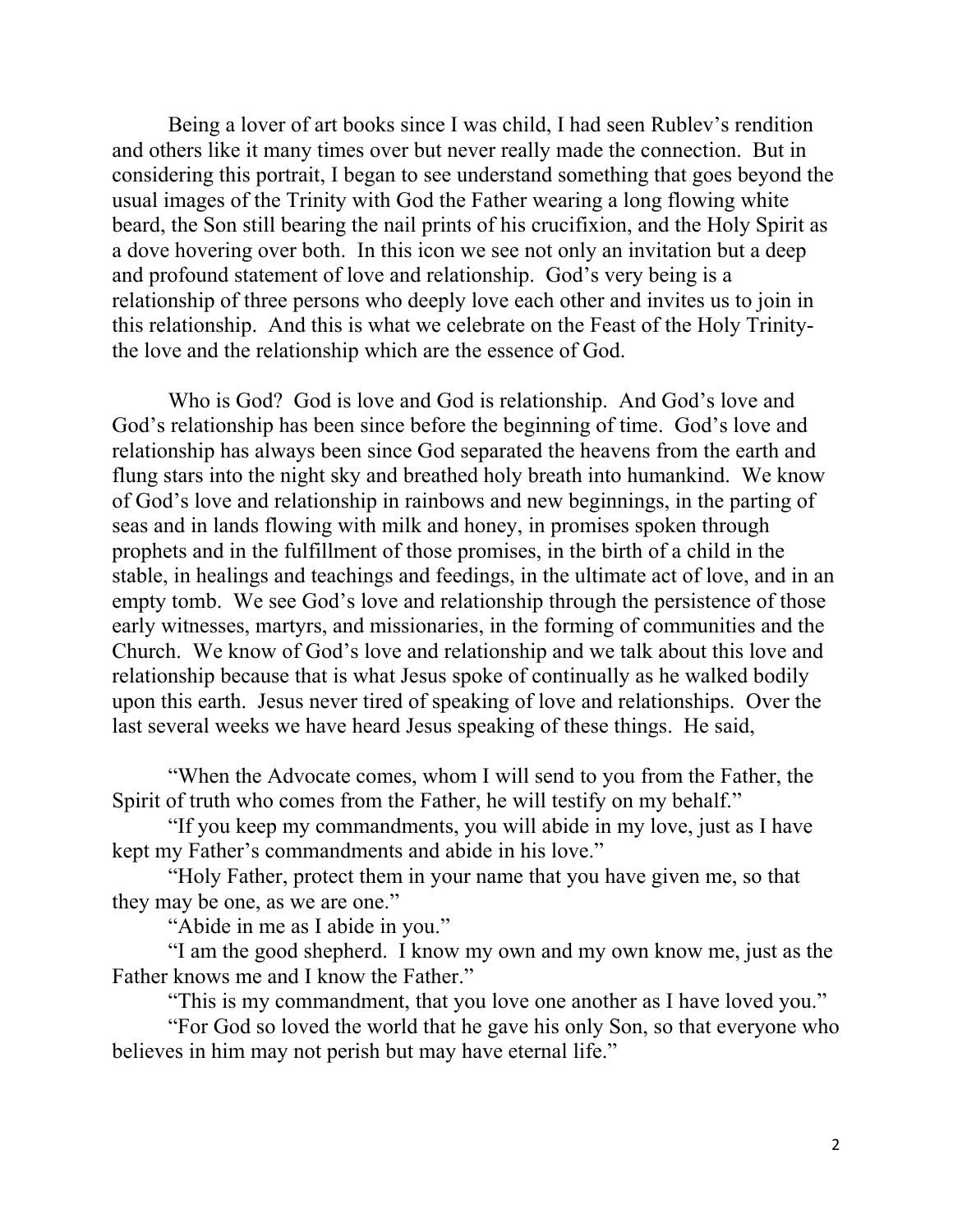God is love. God is relationship. This is who God is. This is how we experience God in the world. This loving and Triune God is ever present in every aspect of our lives, whether we are aware of God's presence or not. For in God we live and move, and have our being.

 The great apostle Paul reminds us that this true, that there is something so great between us and God that we can be called children of God. That that love and relationship so bonds us that we can call God "Abba! Father!" We are so joined that God's Spirit bears witness that we are not only God's children but heirs of God and joint heirs with Christ.

God is love. God is relationship. And these two gifts in particular are meant to be shared by us who are loved by God. The writer of John relays to us: "For God so loved the world that he gave his only Son, so that everyone who believes in him may not perish but may have eternal life."

I had the occasion to be with some old friends at a Pentecost Revival this week at Saints Teresa and Bridget Roman Catholic Church located near the Rock Church and the Fox Theater. Yes, we got our praise on. My friend, Fr. Manuel from Montgomery, Alabama, was the preacher and there was some fine singing and worship. Oh, I needed that! Anyway, Fr. Manuel touched on this very passage, "For God so loved the world…" He reminded us that 'God so loved the world, the whole world. God loved and loves everybody. Scripture doesn't say that God only loves those who think like we do, or talk like we do, or dress like we do. God loves us in spite of ourselves and we were created to share this love, to be with one another.

We often operate out this funny notion that we don't need anyone else. "I can do bad all by myself" the title of a movie says. But if we understand even this much (fingers together)…God's way of thinking challenges this notion. As Fr. Manuel said, "It's good thing that we ain't in charge!"

When we realize God's love then we are compelled to do the right things by others. We will speak up for those who cannot speak for themselves. When we realize God's love we will roll down our car windows and give that person standing on the corner a dollar or a few coins. When we realize God' love we will pay forward a good deed done on our behalf. When we realize God' love we will march or write and call those in power and say, 'no more of this foolishness. Let's, please, do right by folks.' When we realize God's love we will treat someone well even though they may grate on our last nerve. When we realize God's love we will